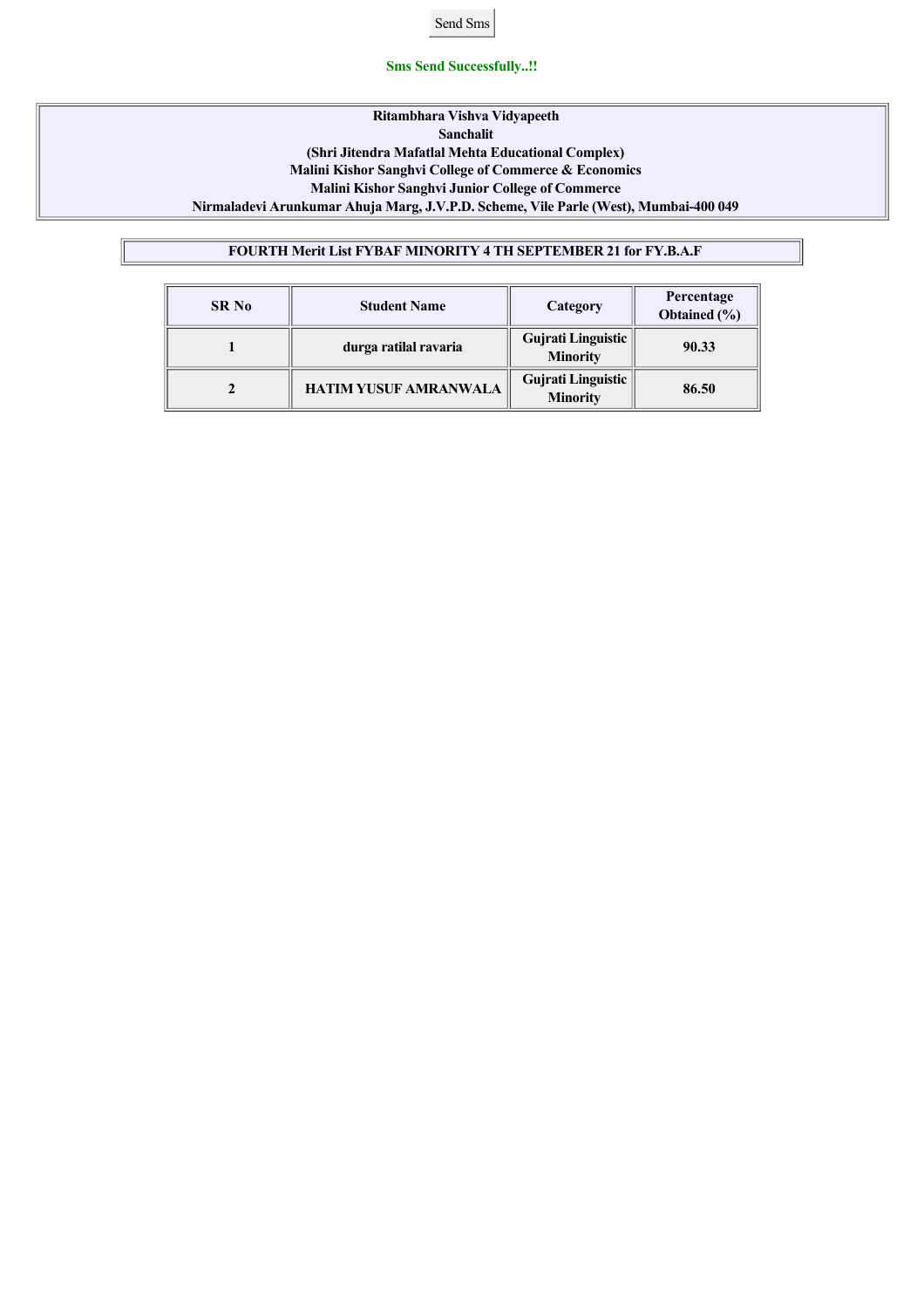#### **Sms Send Successfully..!!**

## **Ritambhara Vishva Vidyapeeth Sanchalit (Shri Jitendra Mafatlal Mehta Educational Complex) Malini Kishor Sanghvi College of Commerce & Economics Malini Kishor Sanghvi Junior College of Commerce Nirmaladevi Arunkumar Ahuja Marg, J.V.P.D. Scheme, Vile Parle (West), Mumbai400 049**

# **FOURTH Merit List FYBAF OPEN 4 TH SEPTEMBER 21 for FY.B.A.F**

| <b>SR No</b> | <b>Student Name</b>     | Category | Percentage<br>Obtained (%) |
|--------------|-------------------------|----------|----------------------------|
|              | naman gunwant kothari   | open     | 87.33                      |
|              | Karishma BHARAT BHARATi | open     | 87.33                      |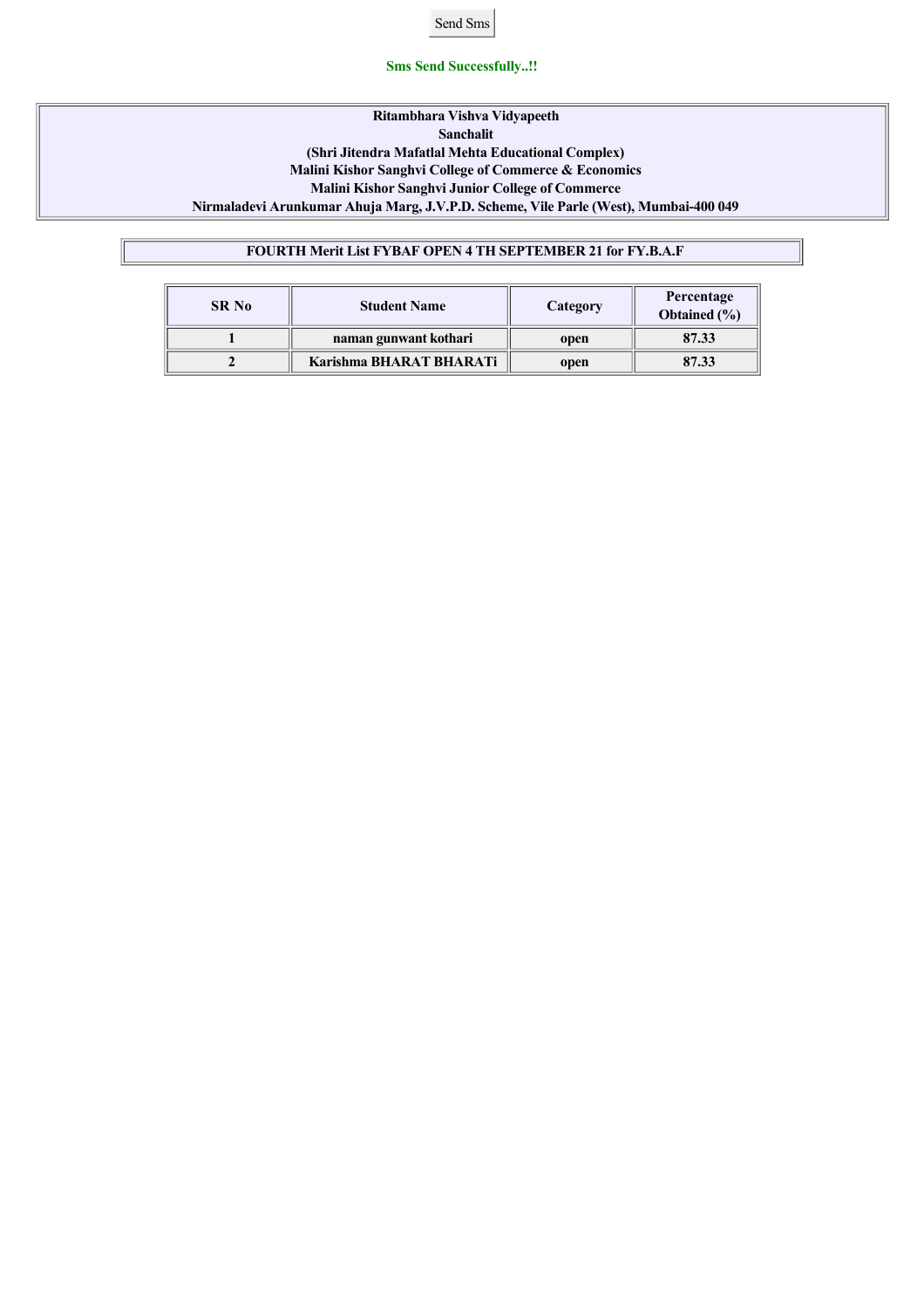## **Sms Send Successfully..!!**

## **Ritambhara Vishva Vidyapeeth Sanchalit (Shri Jitendra Mafatlal Mehta Educational Complex) Malini Kishor Sanghvi College of Commerce & Economics Malini Kishor Sanghvi Junior College of Commerce Nirmaladevi Arunkumar Ahuja Marg, J.V.P.D. Scheme, Vile Parle (West), Mumbai400 049**

# **FOURTH Merit List FYBAMMC ALL CATEGORIES 4 TH SEPTEMBER 21 for FY.B.A.M.M.C**

| SR No | <b>Student Name</b>       | Category              | Percentage<br>Obtained $(\% )$ |
|-------|---------------------------|-----------------------|--------------------------------|
|       | <b>SOMIL VASANJI GALA</b> | <b>All Categories</b> | 60.00                          |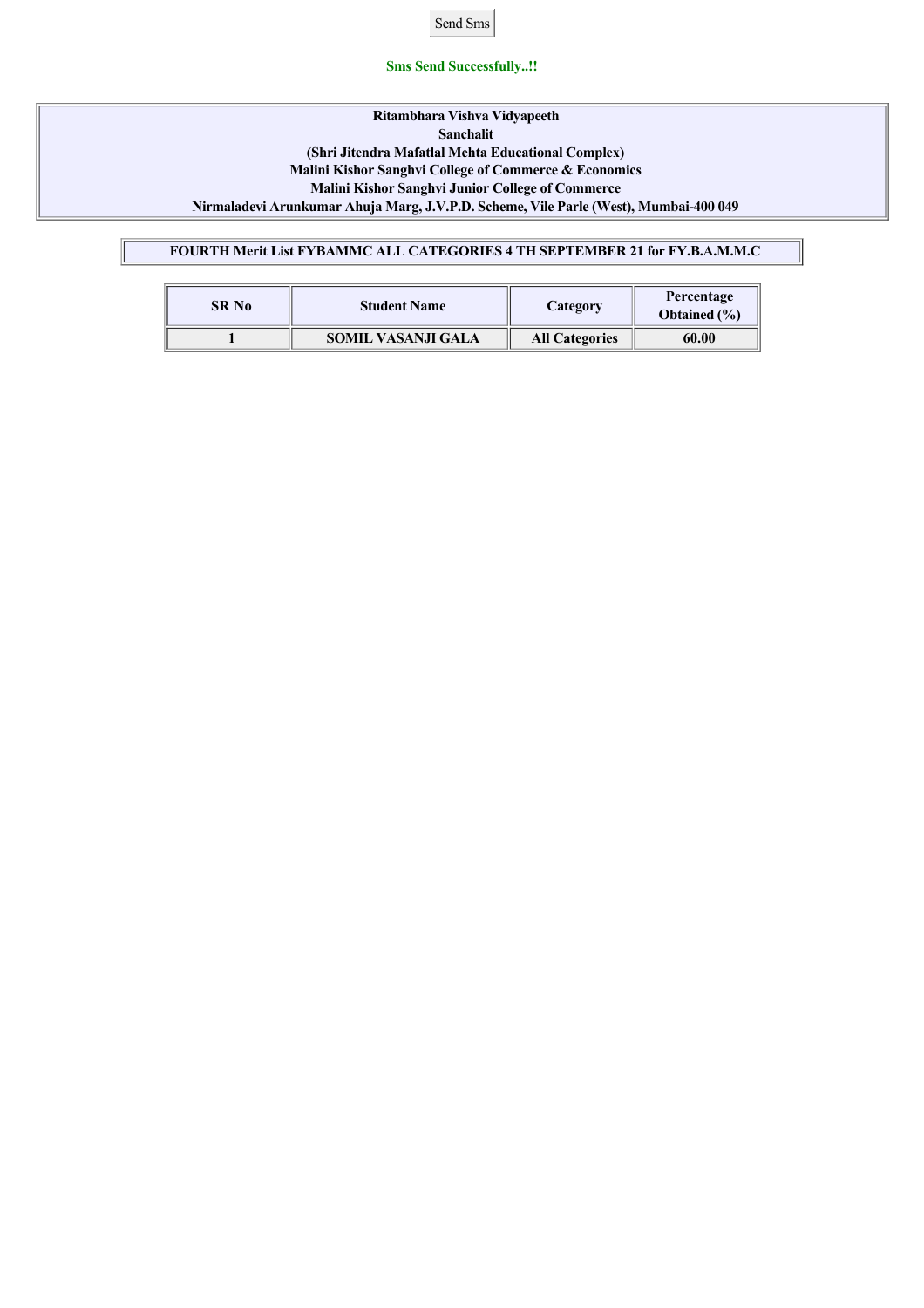## **Sms Send Successfully..!!**

## **Ritambhara Vishva Vidyapeeth Sanchalit (Shri Jitendra Mafatlal Mehta Educational Complex) Malini Kishor Sanghvi College of Commerce & Economics Malini Kishor Sanghvi Junior College of Commerce Nirmaladevi Arunkumar Ahuja Marg, J.V.P.D. Scheme, Vile Parle (West), Mumbai400 049**

# **FOURTH Merit List FYBAMMC MINORITY 4 TH SEPTEMBER 21 for FY.B.A.M.M.C**

| <b>SR No</b>            | <b>Student Name</b>          | Category                                     | Percentage<br><b>Obtained</b> (%) |
|-------------------------|------------------------------|----------------------------------------------|-----------------------------------|
| 1                       | yatri umang vohera           | <b>Gujrati Linguistic</b><br><b>Minority</b> | 81.17                             |
| $\mathbf{2}$            | diya tushar bhatia           | <b>Gujrati Linguistic</b><br><b>Minority</b> | 78.67                             |
| 3                       | <b>SHREY MEHUL TOLIA</b>     | <b>Gujrati Linguistic</b><br><b>Minority</b> | 74.67                             |
| $\overline{\mathbf{4}}$ | Murtaza moeen Sethwala       | <b>Gujrati Linguistic</b><br><b>Minority</b> | 72.50                             |
| 5                       | <b>HARINI</b> shailesh VASHI | <b>Gujrati Linguistic</b><br><b>Minority</b> | 71.80                             |
| 6                       | <b>Gauray Darshit Dalal</b>  | <b>Gujrati Linguistic</b><br><b>Minority</b> | 68.00                             |
| 7                       | <b>Armaan Hemant Chauhan</b> | <b>Gujrati Linguistic</b><br><b>Minority</b> | 67.67                             |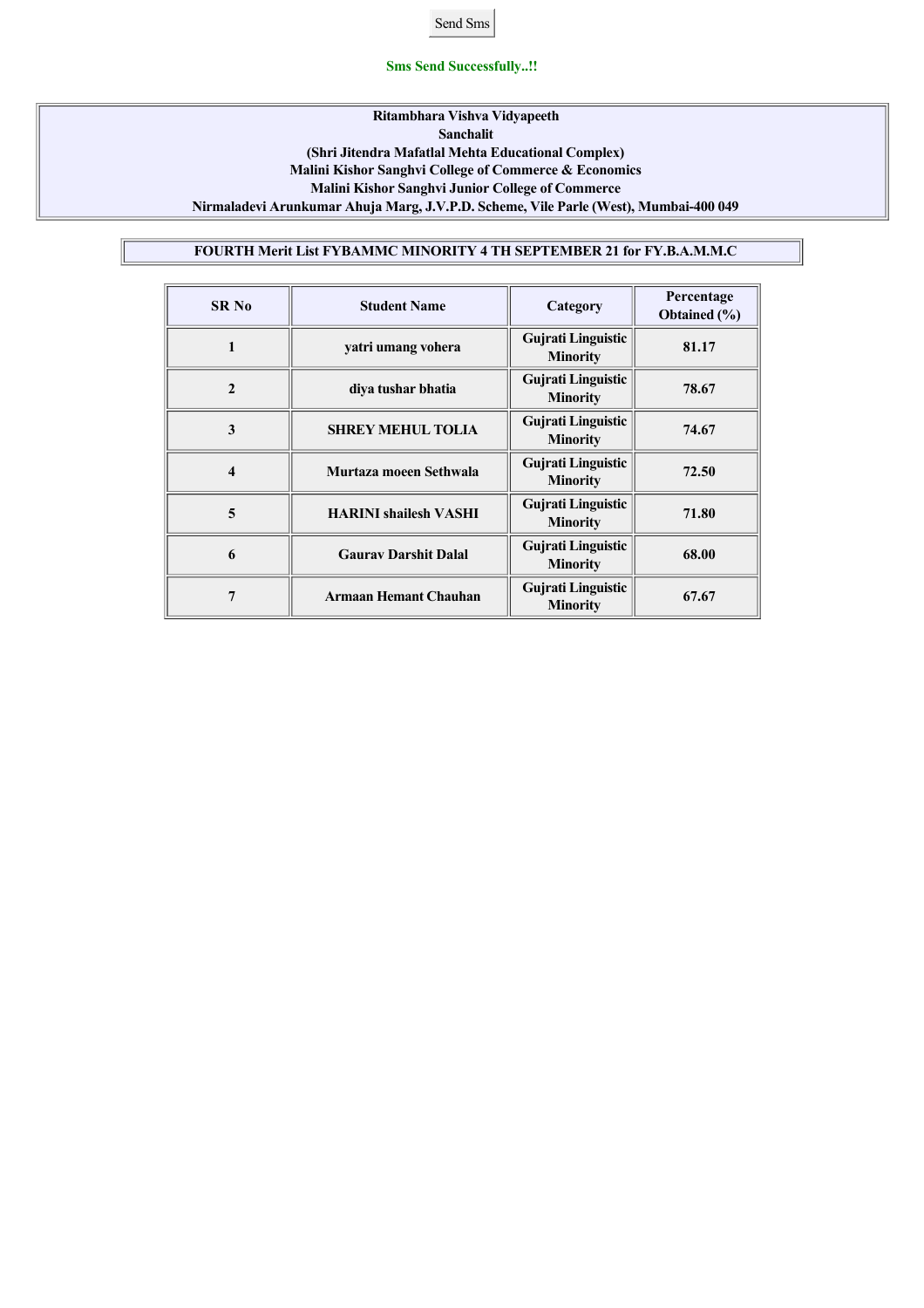#### **Sms Send Successfully..!!**

## **Ritambhara Vishva Vidyapeeth Sanchalit (Shri Jitendra Mafatlal Mehta Educational Complex) Malini Kishor Sanghvi College of Commerce & Economics Malini Kishor Sanghvi Junior College of Commerce Nirmaladevi Arunkumar Ahuja Marg, J.V.P.D. Scheme, Vile Parle (West), Mumbai400 049**

# **FOURTH Merit List FYBAMMC OPEN 4 TH SEPTEMBER 21 for FY.B.A.M.M.C**

| SR <sub>No</sub> | <b>Student Name</b>         | Category | Percentage<br><b>Obtained</b> (%) |
|------------------|-----------------------------|----------|-----------------------------------|
|                  | aaliyah ubaid kathiwala     | open     | 84.33                             |
| $\mathbf{2}$     | Mujtaba Naushad Siddiqui    | open     | 83.17                             |
| 3                | PRIYAL PYARELAL VARMA       | open     | 79.67                             |
|                  | vaishnavi kaushal bharti    | open     | 77.50                             |
|                  | Khushi Santosh PILLAi       | open     | 72.67                             |
| 6                | <b>Moin Shahab Siddique</b> | open     | 70.83                             |
|                  | rishi sunil gupta           | open     | 67.17                             |
| 8                | Aryan Vijay Gaikwad         | open     | 60.33                             |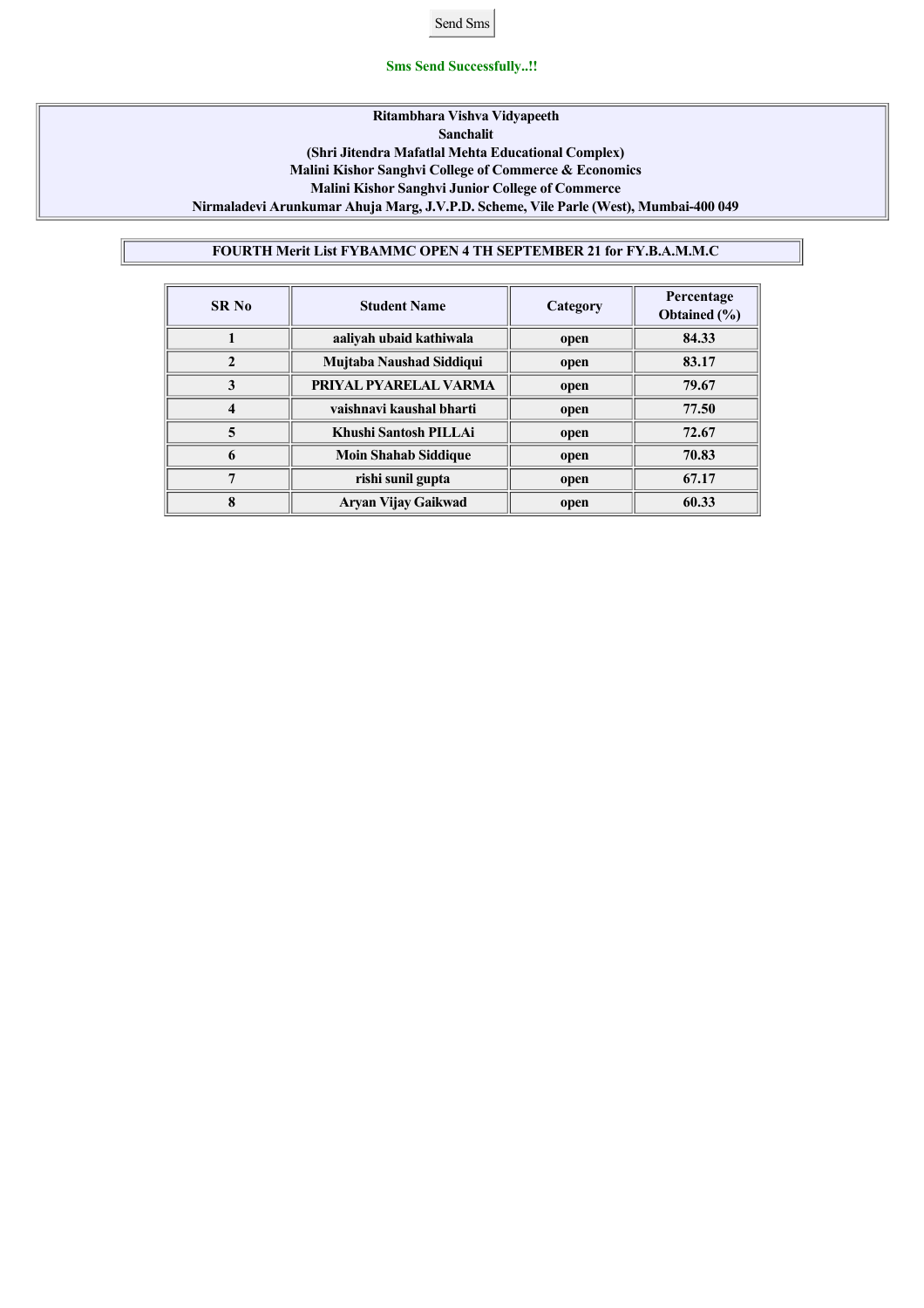#### **Sms Send Successfully..!!**

## **Ritambhara Vishva Vidyapeeth Sanchalit (Shri Jitendra Mafatlal Mehta Educational Complex) Malini Kishor Sanghvi College of Commerce & Economics Malini Kishor Sanghvi Junior College of Commerce Nirmaladevi Arunkumar Ahuja Marg, J.V.P.D. Scheme, Vile Parle (West), Mumbai400 049**

# **FOURTH Merit List FYBBI 4 TH SEPTEMBER 21 for FY.B.B.I**

| <b>SR No</b> | <b>Student Name</b>      | Category              | Percentage<br><b>Obtained</b> (%) |
|--------------|--------------------------|-----------------------|-----------------------------------|
|              | Daaniya Sayeed Shaikh    | <b>All Categories</b> | 81.50                             |
| $\mathbf{2}$ | Heet Heet chheda chheda  | <b>All Categories</b> | 78.17                             |
| 3            | ayush suresh thapa       | <b>All Categories</b> | 76.83                             |
| 4            | Vaishnavi Kishore Shinde | <b>All Categories</b> | 73.67                             |
| 5            | Khushi ravindar cHOUDHRY | <b>All Categories</b> | 71.67                             |
| 6            | vash kamlesh Trivedi     | <b>All Categories</b> | 71.33                             |
| 7            | jagrat piyush arya       | <b>All Categories</b> | 69.00                             |
| 8            | aayan sohail shaikh      | <b>All Categories</b> | 67.50                             |
| 9            | Privanshu Amrut Jadhav   | <b>All Categories</b> | 66.00                             |
| 10           | <b>DANISH iqbal KHAN</b> | <b>All Categories</b> | 59.00                             |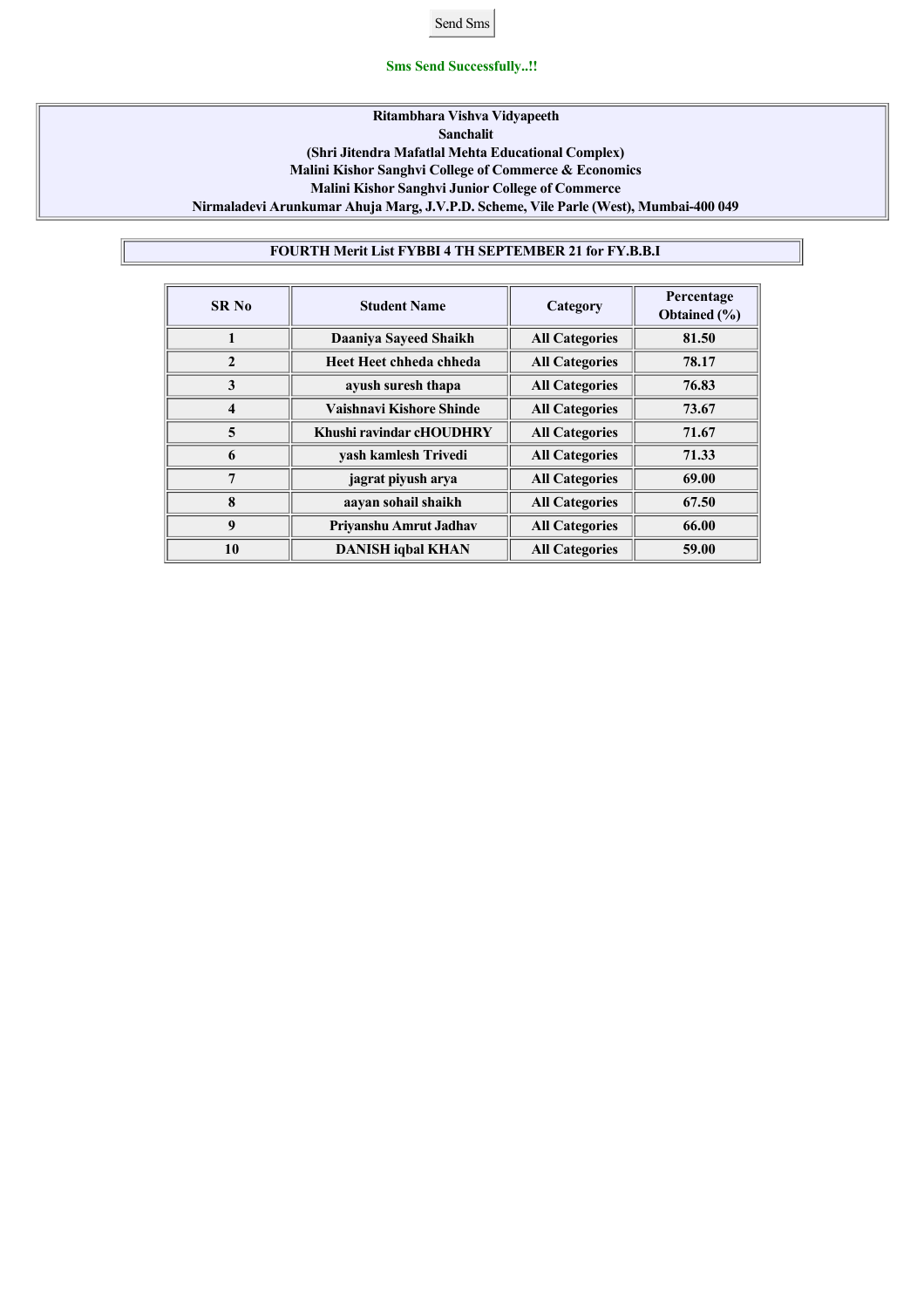## **Sms Send Successfully..!!**

## **Ritambhara Vishva Vidyapeeth Sanchalit (Shri Jitendra Mafatlal Mehta Educational Complex) Malini Kishor Sanghvi College of Commerce & Economics Malini Kishor Sanghvi Junior College of Commerce Nirmaladevi Arunkumar Ahuja Marg, J.V.P.D. Scheme, Vile Parle (West), Mumbai400 049**

# **FOURTH Merit List FYBCOM MINORITY 4 TH SEPTEMBER 21 for FY.B.Com**

| <b>SR No</b>            | <b>Student Name</b>                            | Category                                     | Percentage<br>Obtained (%) |
|-------------------------|------------------------------------------------|----------------------------------------------|----------------------------|
| $\mathbf{1}$            | <b>HATIM YUSUF AMRANWALA</b>                   | Gujrati Linguistic<br><b>Minority</b>        | 86.50                      |
| $\overline{2}$          | hashvi jitesh jain                             | <b>Gujrati Linguistic</b><br><b>Minority</b> | 79.83                      |
| 3                       | yaksh paresh nandu                             | Gujrati Linguistic<br><b>Minority</b>        | 78.17                      |
| $\overline{\mathbf{4}}$ | <b>Parshav paresh Rathod</b>                   | <b>Gujrati Linguistic</b><br><b>Minority</b> | 77.33                      |
| 5                       | <b>NEEL NEEL MEHTA MEHTA</b>                   | <b>Gujrati Linguistic</b><br><b>Minority</b> | 77.17                      |
| 6                       | <b>ZARIR GEV BULSARA</b>                       | <b>Gujrati Linguistic</b><br><b>Minority</b> | 70.00                      |
| 7                       | <b>ZAID MD SIDDIQUE KHANJI</b>                 | <b>Gujrati Linguistic</b><br><b>Minority</b> | 70.00                      |
| 8                       | vansh jayesh gala                              | <b>Gujrati Linguistic</b><br><b>Minority</b> | 68.80                      |
| 9                       | het umesh gada                                 | <b>Gujrati Linguistic</b><br><b>Minority</b> | 68.50                      |
| 10                      | <b>ABDUL BASIT SAEED AHMED</b><br><b>PATEL</b> | <b>Gujrati Linguistic</b><br><b>Minority</b> | 66.67                      |
| 11                      | om harshad chauhan                             | <b>Gujrati Linguistic</b><br><b>Minority</b> | 60.33                      |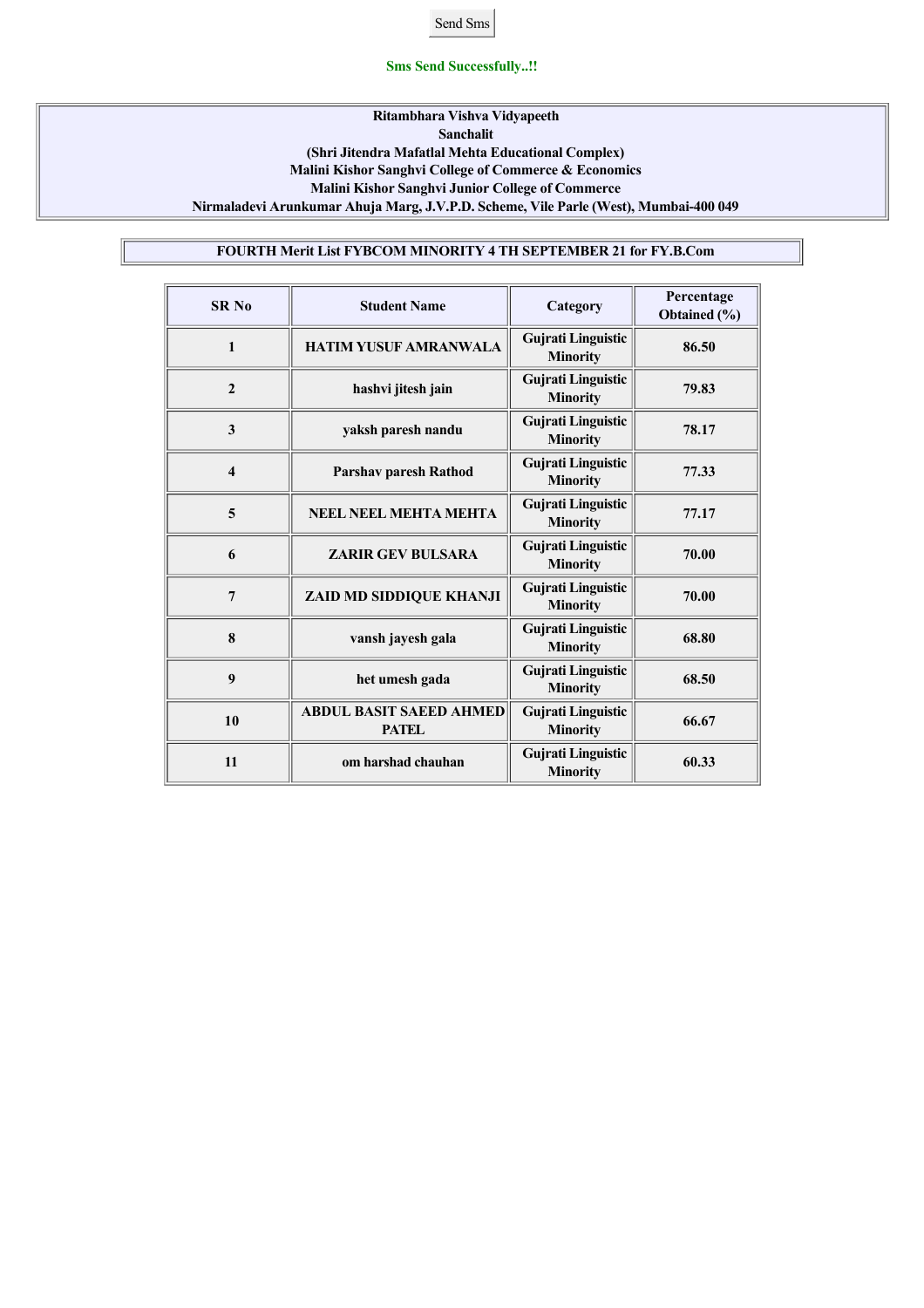## **Sms Send Successfully..!!**

## **Ritambhara Vishva Vidyapeeth Sanchalit (Shri Jitendra Mafatlal Mehta Educational Complex) Malini Kishor Sanghvi College of Commerce & Economics Malini Kishor Sanghvi Junior College of Commerce Nirmaladevi Arunkumar Ahuja Marg, J.V.P.D. Scheme, Vile Parle (West), Mumbai400 049**

# **FOURTH Merit List FYBCOM OPEN 4TH SEPTEMBER 21 for FY.B.Com**

| SR <sub>No</sub>    | <b>Student Name</b>                       | Category | Percentage<br>Obtained (%) |
|---------------------|-------------------------------------------|----------|----------------------------|
| 1                   | aastha mahesh manjrekar                   | open     | 88.17                      |
| $\mathbf{2}$        | naman gunwant kothari                     | open     | 87.33                      |
| 3                   | <b>Gaurav Govind Saboo</b>                | open     | 87.17                      |
| $\overline{\bf{4}}$ | <b>AAQUIB</b> sarfaraz usmani             | open     | 84.33                      |
| 5                   | Riddhi Shyam Soni                         | open     | 83.17                      |
| 6                   | <b>Smriti Vinod Jain</b>                  | open     | 82.83                      |
| 7                   | <b>MITANSH Na BAGARIA</b>                 | open     | 82.67                      |
| 8                   | Rajendra Shashikant Ghure                 | open     | 82.17                      |
| 9                   | kiran jagdish arya                        | open     | 81.83                      |
| 10                  | komal satish jha                          | open     | 81.33                      |
| 11                  | priyanshu rampal singh                    | open     | 80.67                      |
| 12                  | <b>TANISHQKA KAMLESH BAIRI</b>            | open     | 77.50                      |
| 13                  | <b>Sarthak Vikas Waingankar</b>           | open     | 77.17                      |
| 14                  | <b>JANNAT ABBASALI RATANSI</b>            | open     | 76.62                      |
| 15                  | <b>RUFI SHABBIR MISTRY</b>                | open     | 76.50                      |
| 16                  | kashish rajesh verma                      | open     | 76.33                      |
| 17                  | <b>REHAN ABDUL KARIM</b><br><b>SHAIKH</b> | open     | 76.33                      |
| 18                  | <b>MANTHAN MAHESH surve</b>               | open     | 76.20                      |
| 19                  | kavya paresh ambavat                      | open     | 75.17                      |
| 20                  | <b>Sahil Alimohammed Battiwala</b>        | open     | 73.50                      |
| 21                  | <b>Anikesh Amit Singh</b>                 | open     | 72.83                      |
| 22                  | <b>VARSHA CHAMPALAL</b><br><b>PARMAR</b>  | open     | 72.83                      |
| 23                  | heet nilesh jain                          | open     | 72.00                      |
| 24                  | mohammed ali muzammil<br>bhojbhoy         | open     | 70.17                      |
| 25                  | Priyanshu Raju Kumar                      | open     | 69.50                      |
| 26                  | muskan fida shaikh                        | open     | 69.00                      |
| 27                  | <b>Gaurav Harishankar Nirmal</b>          | open     | 68.50                      |
| 28                  | soumya srinivas mugulagani                | open     | 67.83                      |
| 29                  | gauri rajesh sawant                       | open     | 67.33                      |
| 30                  | Rohan lalbahadur Pasi                     | open     | 67.20                      |
| 31                  | ashley austin vaz                         | open     | 66.33                      |
| 32                  | zoha imran khan                           | open     | 65.50                      |
| 33                  | PRIYA BIRJU KUMARI                        | open     | 65.00                      |
| 34                  | Swayam sanjay Kanojia                     | open     | 55.00                      |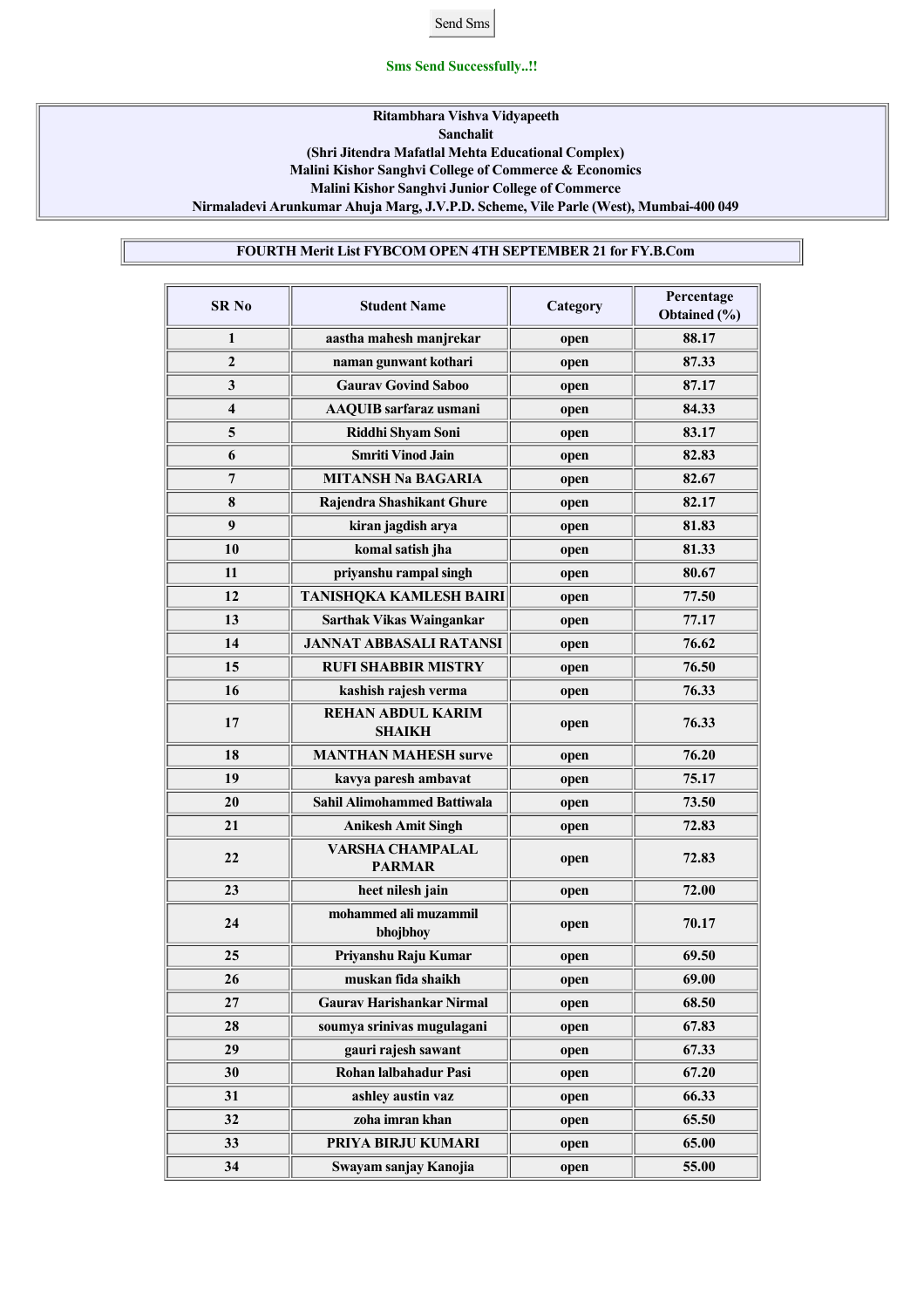## **Sms Send Successfully..!!**

## **Ritambhara Vishva Vidyapeeth Sanchalit (Shri Jitendra Mafatlal Mehta Educational Complex) Malini Kishor Sanghvi College of Commerce & Economics Malini Kishor Sanghvi Junior College of Commerce Nirmaladevi Arunkumar Ahuja Marg, J.V.P.D. Scheme, Vile Parle (West), Mumbai400 049**

# **FOURTH Merit List FYBFM MINORITY 4 TH SEPTEMBER 21 for FY.B.F.M**

| <b>SR No</b> | <b>Student Name</b>  | Category                                     | Percentage<br>Obtained (%) |
|--------------|----------------------|----------------------------------------------|----------------------------|
|              | Nikunj Rajesh Mehta  | <b>Gujrati Linguistic</b><br><b>Minority</b> | 82.00                      |
| 2            | Vijeeth tejas Dasani | <b>Gujrati Linguistic</b><br><b>Minority</b> | 82.00                      |
| 3            | vatri umang vohera   | <b>Gujrati Linguistic</b><br><b>Minority</b> | 81.17                      |
| 4            | siddhi praful bafna  | <b>Gujrati Linguistic</b><br><b>Minority</b> | 80.83                      |
| 5            | hashvi jitesh jain   | <b>Gujrati Linguistic</b><br><b>Minority</b> | 79.83                      |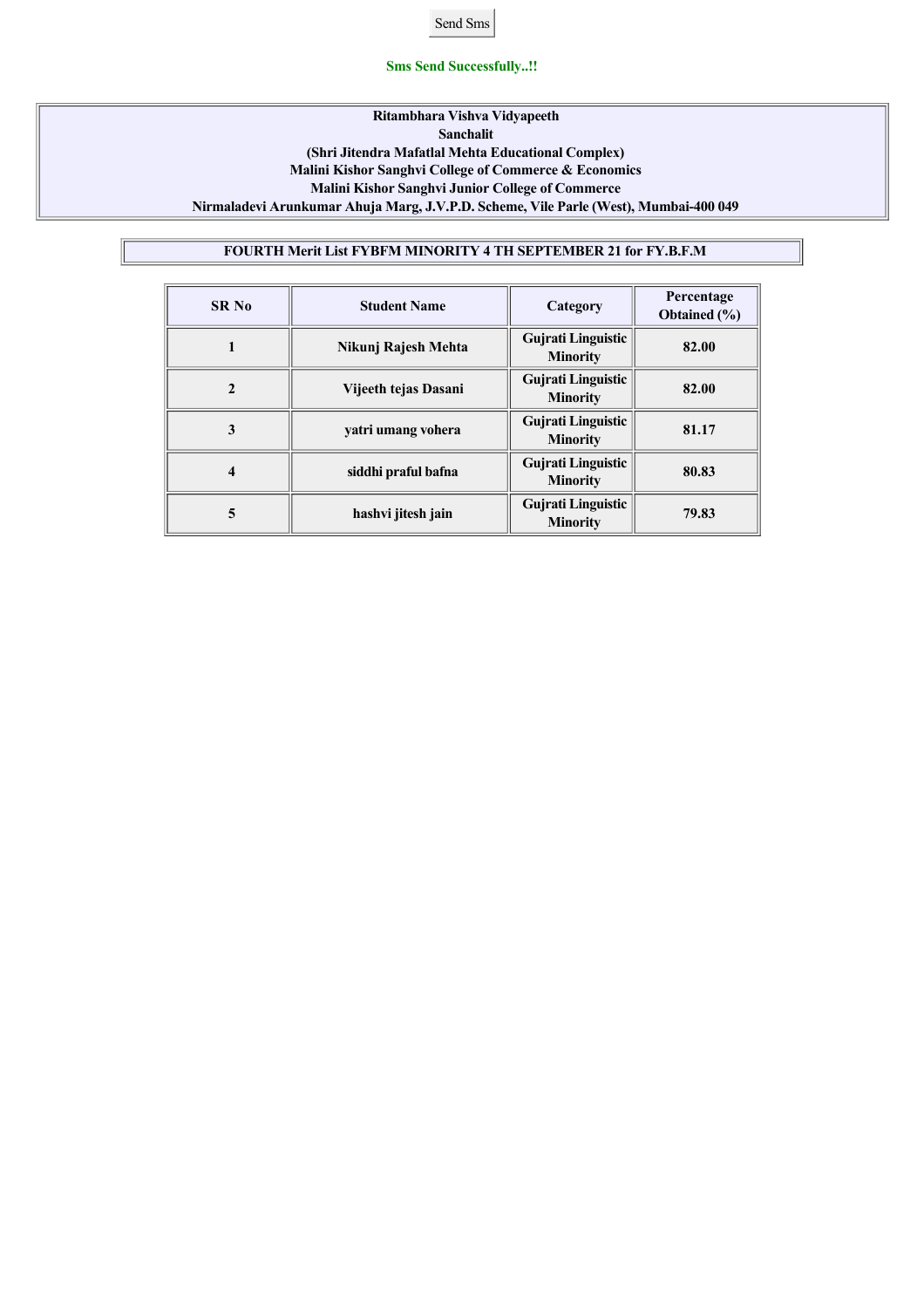#### **Sms Send Successfully..!!**

## **Ritambhara Vishva Vidyapeeth Sanchalit (Shri Jitendra Mafatlal Mehta Educational Complex) Malini Kishor Sanghvi College of Commerce & Economics Malini Kishor Sanghvi Junior College of Commerce Nirmaladevi Arunkumar Ahuja Marg, J.V.P.D. Scheme, Vile Parle (West), Mumbai400 049**

# **FOURTH Merit List FYBFM OPEN 4 TH SEPTEMBER 21 for FY.B.F.M**

| <b>SR No</b> | <b>Student Name</b>            | Category | Percentage<br>Obtained (%) |
|--------------|--------------------------------|----------|----------------------------|
|              | aastha mahesh manjrekar        | open     | 88.17                      |
|              | <b>Tanishq Atul Khandelwal</b> | open     | 87.33                      |
|              | naman gunwant kothari          | open     | 87.33                      |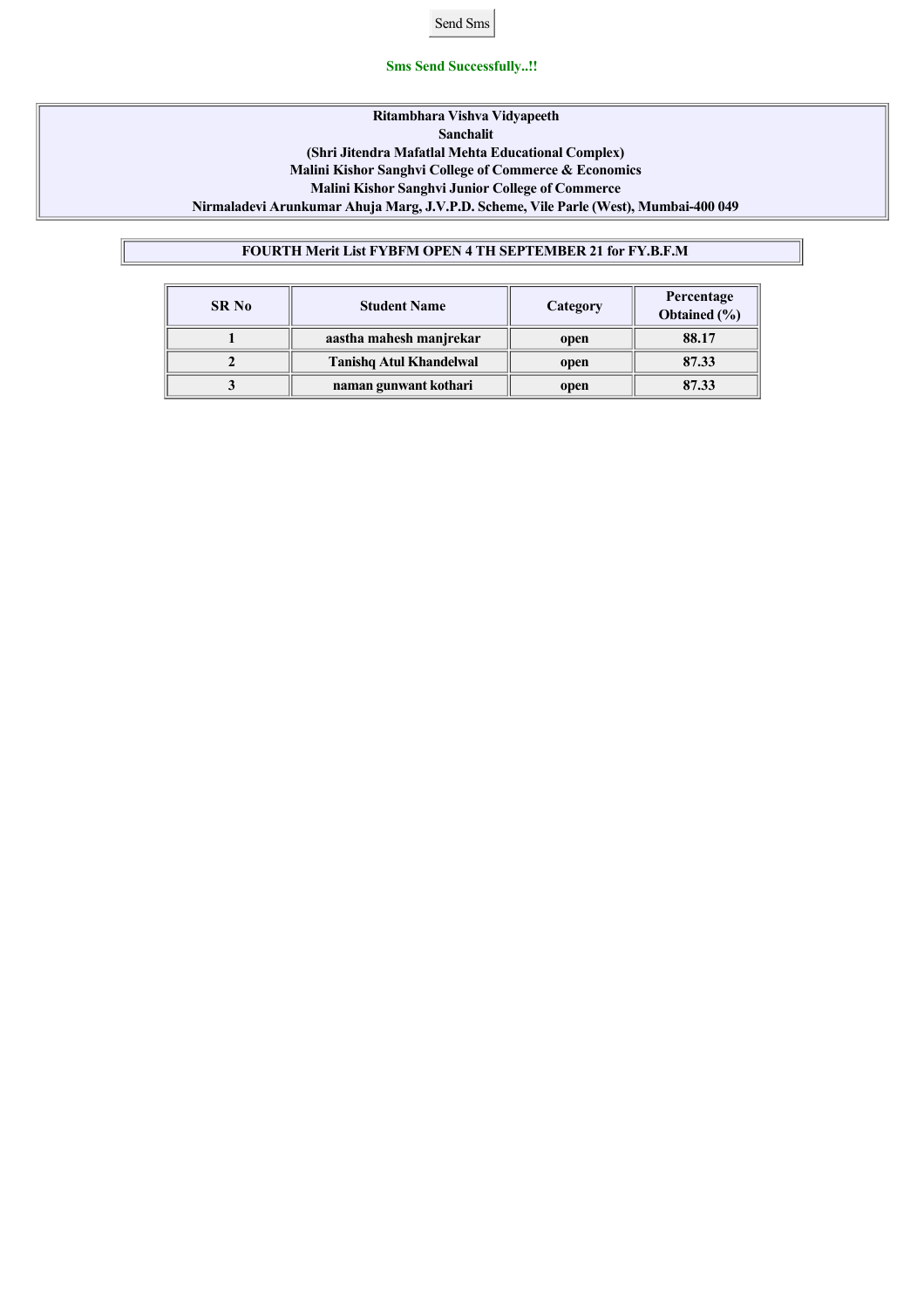#### **Sms Send Successfully..!!**

## **Ritambhara Vishva Vidyapeeth Sanchalit (Shri Jitendra Mafatlal Mehta Educational Complex) Malini Kishor Sanghvi College of Commerce & Economics Malini Kishor Sanghvi Junior College of Commerce Nirmaladevi Arunkumar Ahuja Marg, J.V.P.D. Scheme, Vile Parle (West), Mumbai400 049**

# **FOURTH Merit List FYBIM 4TH SEPTEMBER 21 for F.Y.BIM**

| <b>SR No</b> | <b>Student Name</b>                  | Category              | Percentage<br><b>Obtained</b> (%) |
|--------------|--------------------------------------|-----------------------|-----------------------------------|
|              | riya fayanath sahani                 | <b>All Categories</b> | 85.17                             |
| $\mathbf{2}$ | <b>ADITYA VIKAS TANDON</b>           | <b>All Categories</b> | 77.83                             |
| 3            | tanisha abdul karim khan             | <b>All Categories</b> | 77.67                             |
| 4            | Shivani Ajay Tiwari                  | <b>All Categories</b> | 77.50                             |
| 5            | om ramesh pandey                     | <b>All Categories</b> | 77.17                             |
| 6            | <b>Anmol Vasudev Shetty</b>          | <b>All Categories</b> | 76.67                             |
| 7            | <b>SHUBH LALIT JAIN</b>              | <b>All Categories</b> | 72.17                             |
| 8            | Darshan Sudhir kumar Panchal         | <b>All Categories</b> | 64.33                             |
| 9            | <b>Yagnesh Yagnesh pathak Pathak</b> | <b>All Categories</b> | 58.62                             |
| 10           | <b>Heeth Sudhir kumar Panchal</b>    | <b>All Categories</b> | 57.33                             |